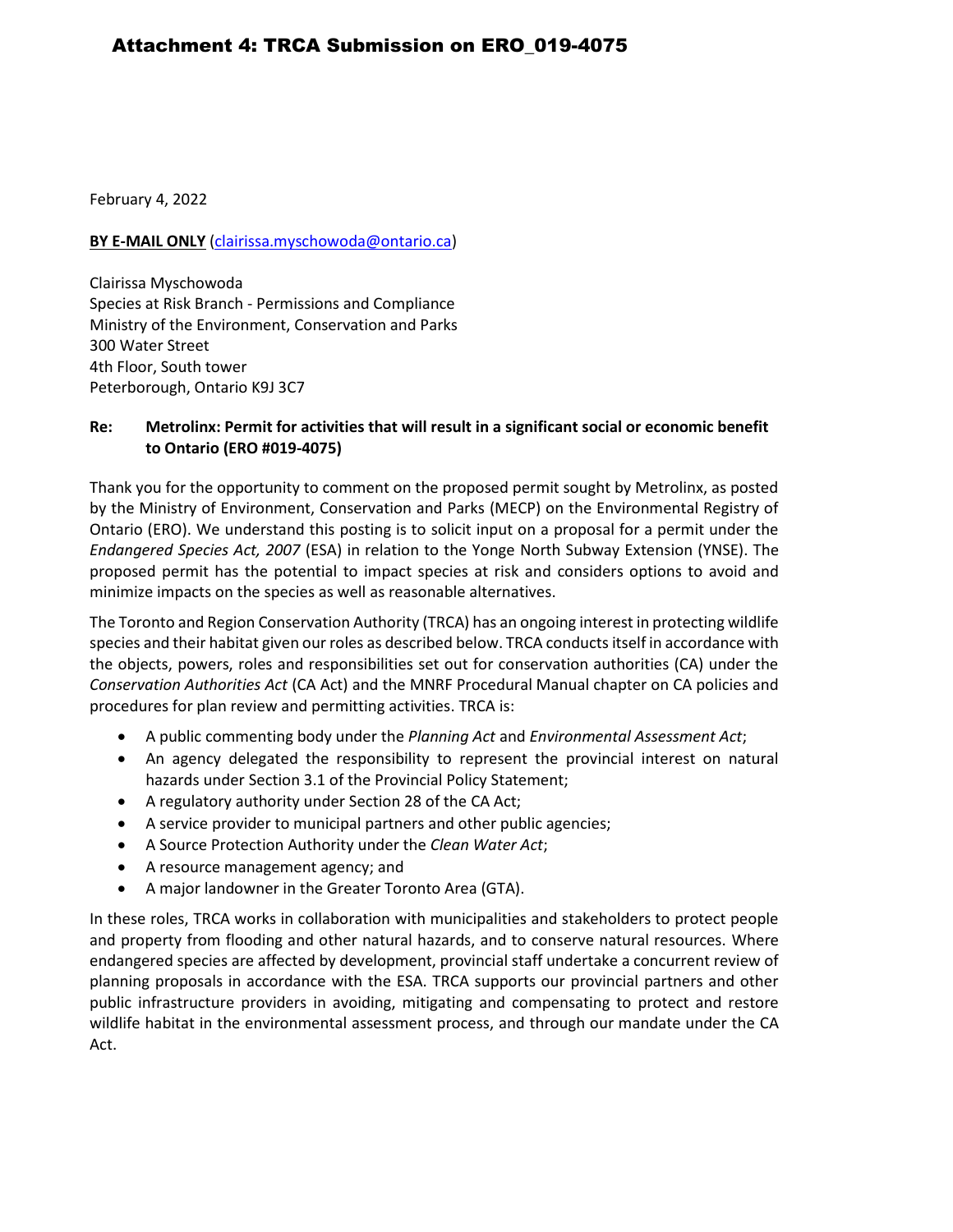# Attachment 4: TRCA Submission on ERO\_019-4075

#### **Government Proposal**

We understand the government is seeking public input on a proposal for a socio-economic permit under the ESA in relation to the YNSE. Although the exact area of impact is not yet known, a larger area, known as "Study Area", is being considered for the final designs of the project.

The Study Area extends approximately eight kilometres north from Finch Station in the City of Toronto to Vaughan, Markham, and Richmond Hill. Approximately six kilometres of the extension is underground, and approximately two kilometres is at surface level. An additional kilometre of surface-level track at the northmost portion supports subway operations. A significant portion of the line is planned to be constructed underground. It will involve activities such as:

- vegetation disturbance and removal;
- site grading;
- filling;
- excavation;
- stockpiling of soil or other materials;
- construction of retaining walls, rails and roads
- (TRCA notes that other significant activities are typically establishing construction shafts and constructing emergency exit buildings and storage facilities).

We further understand that Species at Risk (SAR) have been observed within the Study Area for the project, namely: Bank Swallow (*Riparia riparia*), Barn Swallow (*Hirundo rustica*), Butternut (*Juglans cinerea*), and Chimney Swift (*Chaetura pelagica*). Additionally, there is evidence that the following species may be found within the Study Area: Eastern Small-footed Myotis (*Myotis leibii*), Little Brown Myotis (*Myotis lucifugus*), Northern Myotis (*Myotis septentrionalis*), Redside Dace *(Clinostomus elongatus*), and Tri-coloured Bat (*Perimyotis subflavus*).

The ERO posting also states that most of the Study Area has not yet been surveyed in detail for SAR. The proposed permit would require surveys to confirm or refute the presence of additional species before construction activities commence.

#### **General Comments**

TRCA commends Metrolinx for proactively seeking a permit for SAR impacts within the project Study Area in advance of the detailed design phase. This approach is consistent with a recommendation made in TRCA's previous comments to ERO postings on priority transit projects (ERO #019-1682, ERO #019-4601, ER0 #019-2243), with the rationale that comprehensive, creative, and collaborative approaches early in the infrastructure planning process facilitate streamlining, better decision making, positive outcomes and greater certainty for all stakeholders.

From the current ERO posting, we understand that Metrolinx is seeking ways to minimize adverse effects on the species and that many of these mitigation measures may be included as requirements in the proposed ESA permit, such as:

- undertaking studies to confirm or refute the presence of the species prior to construction commencing;
- undertaking work at the time of year when the species are less sensitive to disturbance if habitat will be removed: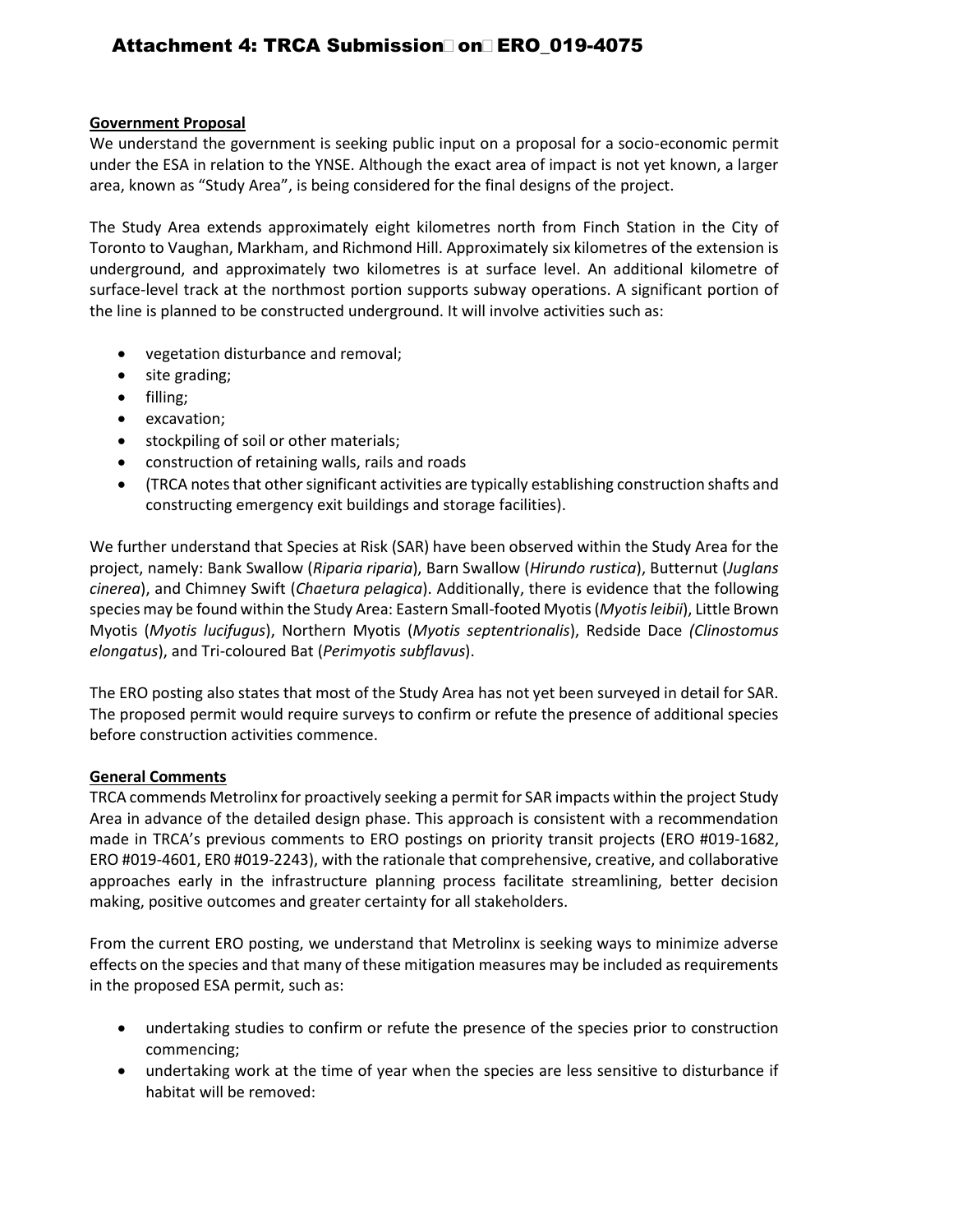# Attachment 4: TRCA Submission on ERO\_019-4075

- $\circ$  removing it at the time of year when the species are less likely to be present;
- o creating or enhancing habitat for the species to compensate for the habitat that was removed;
- if any members of the species will be removed (i.e., Butternut), compensating for these impacts through actions that benefit the species (e.g., plantings);
- providing contractors with education on how to identify the SAR and what steps to take should SAR be encountered within the Study Area;
- monitoring the effectiveness of any steps taken to minimize adverse effects on the species and taking additional steps to increase their effectiveness should they be found to be ineffective.

In addition to the above efforts to minimize impacts, ecological impacts that cannot be mitigated should be compensated for to maintain a robust natural heritage system resilient to the impacts from the new infrastructure. As a major landowner in the GTA and an agency actively engaged in ecological restoration projects, TRCA is well-positioned to provide potential project options and available land to facilitate ecosystem compensation.

Through watershed research, science and expertise, TRCA has developed a number of technical guidance tools and strategies that can be used to inform and support the implementation of the ESA permitting process, particularly related to mitigating impacts and providing for an overall benefit to impacted species and their habitat. [TRCA's Guideline for Determining Ecosystem Compensation](https://s3-ca-central-1.amazonaws.com/trcaca/app/uploads/2019/11/27105627/TRCA-Guideline-for-Determining-Ecosystem-Compensation-June-2018_v2.pdf) and [TRCA's Integrated Restoration Prioritization](https://trcaca.s3.ca-central-1.amazonaws.com/app/uploads/2016/12/17173040/2894_TRCA_IntegratedRestorationPrioritizationReport2015_Feb2016-FA-singlepgs-WEB-Mar3.pdf) framework are landscape level approaches to identifying ecological impairments, compensating for and improving ecosystem function.

TRCA's Guideline for Determining Ecosystem Compensation complements the Metrolinx Vegetation Guideline, with both tools able to guide the development of a strategy that compensates for and improves lost ecosystem functions, providing for an overall benefit to SAR potentially impacted by the project. While SAR are not a focus of these documents, many SAR benefit from these approaches through restoration objectives that address hydrological processes, natural cover, connectivity, landforms, and soils. Complementing the Integrated Restoration Prioritization framework, TRCA's Restoration Opportunities Planning tool is a method to inventory feasible ecological restoration projects at the watershed sub-catchment scale that include SAR considerations.

Accordingly, TRCA infrastructure planning and restoration ecology staff are available to work cooperatively with MECP and Metrolinx to ensure a natural heritage systems approach to environmental impacts is applied throughout the project, which includes accounting for and minimizing impacts to SAR.

TRCA staff are currently reviewing the YNSE under the Transit Project Assessment Process for natural heritage and natural hazard management issues and are committed to reviewing the project at the detailed design stage through our Voluntary Project Review process. In relation to the current ERO proposal, we would be pleased to work with Metrolinx on an ecosystem compensation strategy that incorporates objectives related to SAR as required under the ESA permitting process, as we have with other Metrolinx projects.